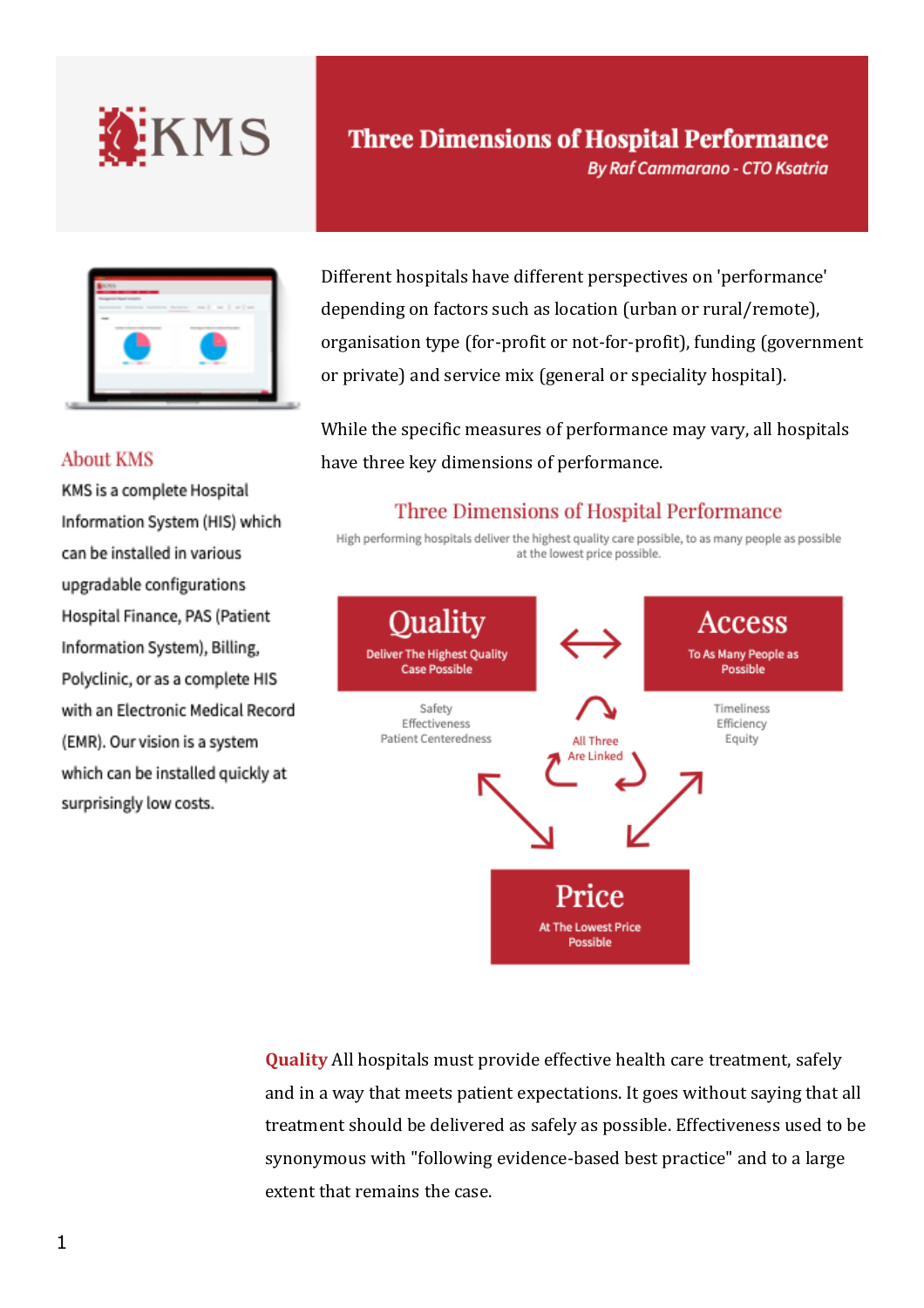

However, there is a growing body of evidence showing that effectiveness is improved if patients' individual circumstances are taken into account. One method of achieving this is using Electronic Patient Record Software or Electronic Medical Records (EMR)

Additionally, there is a growing trend of patients wanting a greater say in their own care. Rightly or wrongly, "bedside manner" is now an intrinsic part of "quality".

**Access** All hospitals need to ensure optimal use of available resources - facilities, equipment, and staff - by treating the highest number of people those resources allow (while maintaining quality). Timeliness and equity of access is a political issue for public hospitals, but even private hospitals need to manage timeliness of access (long waitlists will mean patients will go elsewhere) and equity of access (in some jurisdictions private hospitals cannot legally refuse treatment in emergency situations even if the patient cannot pay).

**Price** All hospitals are expected to provide care in the most costeffective manner possible. Internal costs are reflected in the prices charged to payers (higher internal costs mean higher prices). Regardless of who pays for the healthcare - patients, insurers, or the government - everyone expects to pay the lowest possible price.

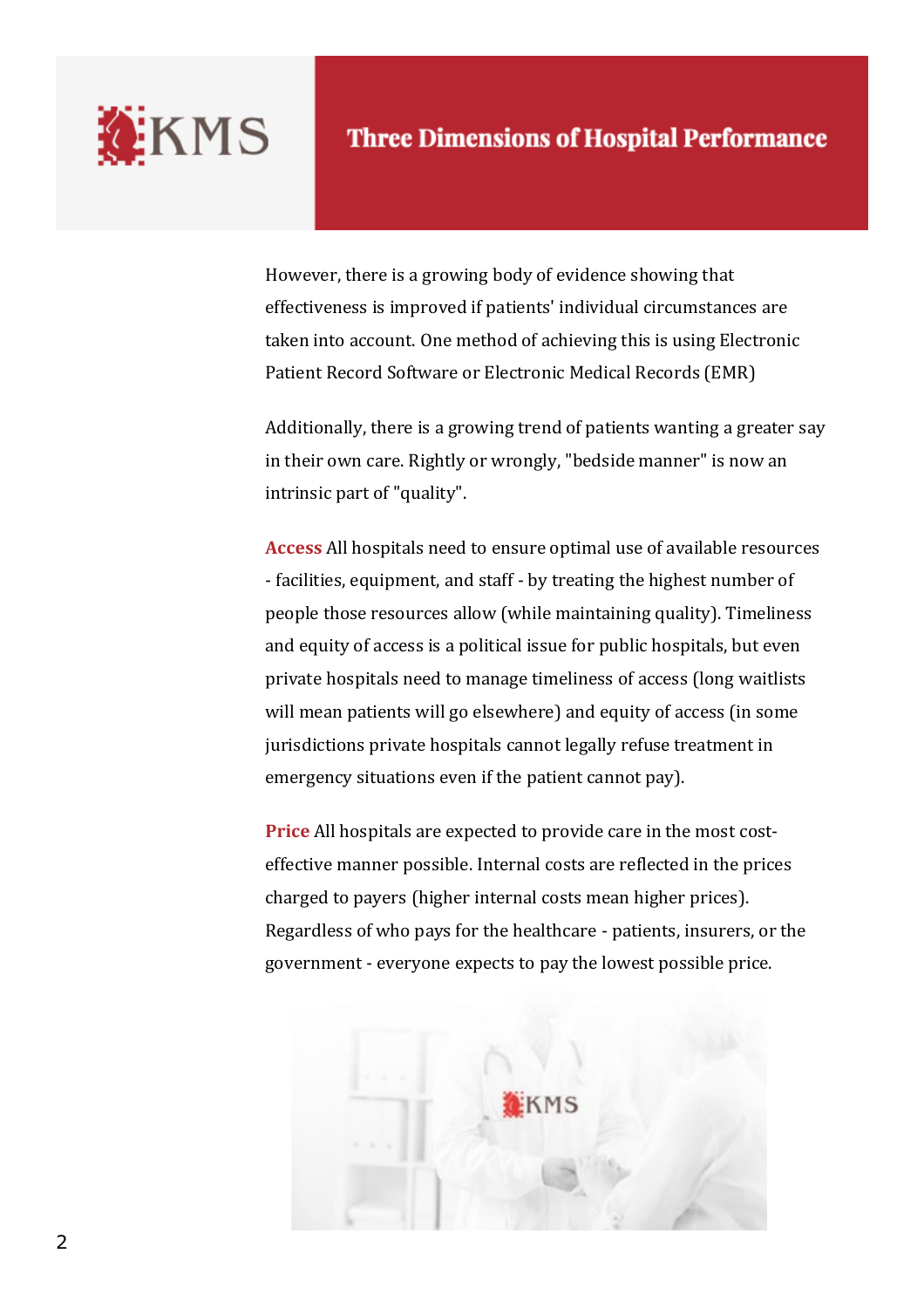

## Relationship Between the Three Dimensions

It is tempting to try and maximise performance along all three dimensions simultaneously: improve quality, improve access, and reduce prices (or costs). However, a hospital is a "system" and maximising performance of one part of the system does not necessarily result in maximum performance overall. The following diagram shows that a change to one dimension has consequences for the other dimensions.

It is management's job to agree on what "high performance" looks like for their hospital. Different hospitals will have different priorities. In making these trade-offs, hospital management will implicitly be acknowledging that performance metrics for some parts of the hospital are allowed to be suboptimal, to maximise performance of the healthcare system overall.



**Access** To As Many People<br>as Possible Timeliness Efficiency Equity

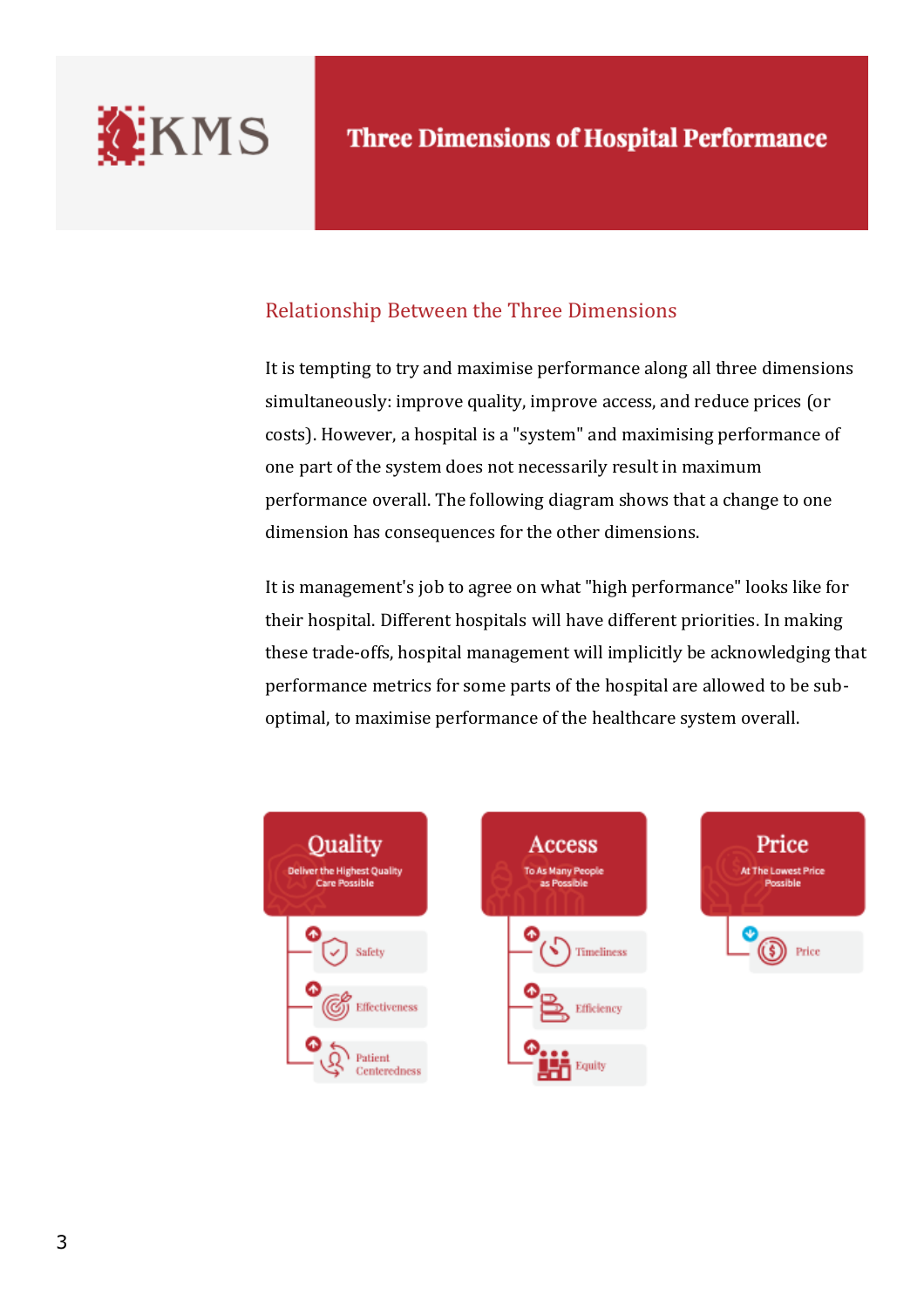

# **Three Dimensions of Hospital Performance**

## KPIs for Measuring the Three Dimensions

Key performance indicators (KPIs) can be used to measure the performance of each of the three dimensions.

The KPIs are illustrated here:

## Three Dimensions of Hospital Performance

A Hospital Information System (HIS) brings together all the data required to manage performance across all three dimensions. Other systems used by the hospital (HR and Finance) do not have the full picture.

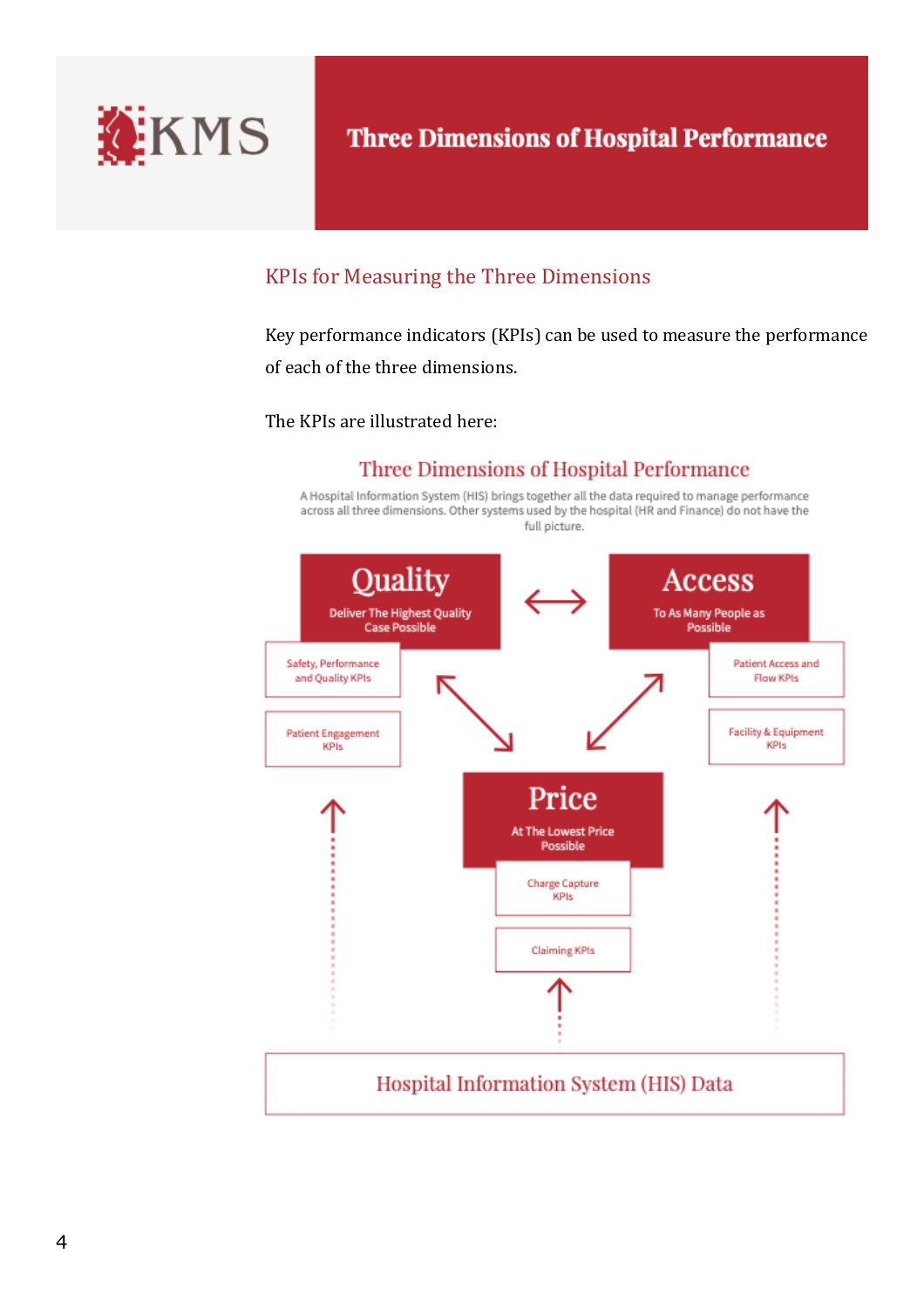

The data in a Hospital Information System (HIS) plays a central role in generating the KPIs for these three dimensions. A hospital will have other systems, most notably Finance and HR, which also contain valuable KPI data.

However, a HIS is uniquely positioned to allow management to balance the three interrelated dimensions because the HIS is the only one that works at the patient-level. Data is not aggregated at the service, department, or hospital level. This granularity allows hospital management to create actionable KPIs.

The following KPIs are provided as examples only. Every management team will need to decide on their own KPIs and provide unambiguous definitions for each of them, definitions which make sense to their staff.

It should also be noted that some KPIs can fit into multiple categories. For example, the 'Readmission Rate' can either be a measure of the quality of care (re-admissions should be close to zero), or it could be a measure of access since the expected readmission rate should be considered when deciding how many new admissions should be accepted into the healthcare facility.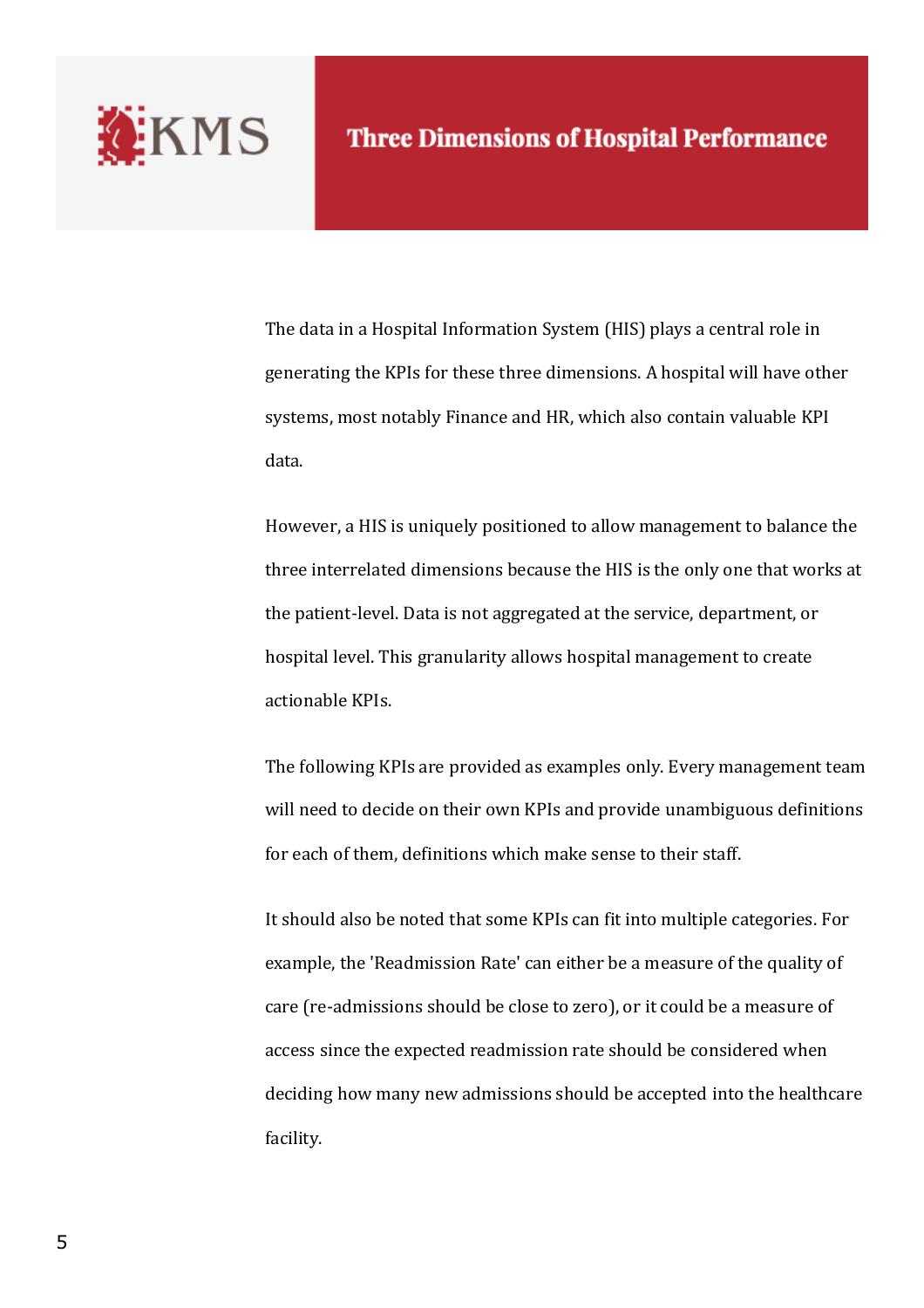

## Quality Dimension

### **Safety, Performance and Quality**, KPI examples:

- Infection Rates
- Readmission Rate
- Patient-to-Staff Ratio
- Mortality Rate
- Preventable Errors/Incidents
- Adherence to Treatment Plans/Protocols
- Unplanned Transfers to Critical Unit or Surgery
- Time to Complete Medical Record
- Time to Complete Discharge Summary

**Patient Engagement**, KPI examples:

- Patient Satisfaction
- Discharges Against Medical Advice
- Patient Information Packs Distributed
- Patient Complaints/Compliments
- Privacy Breaches
- Patient Follow-Ups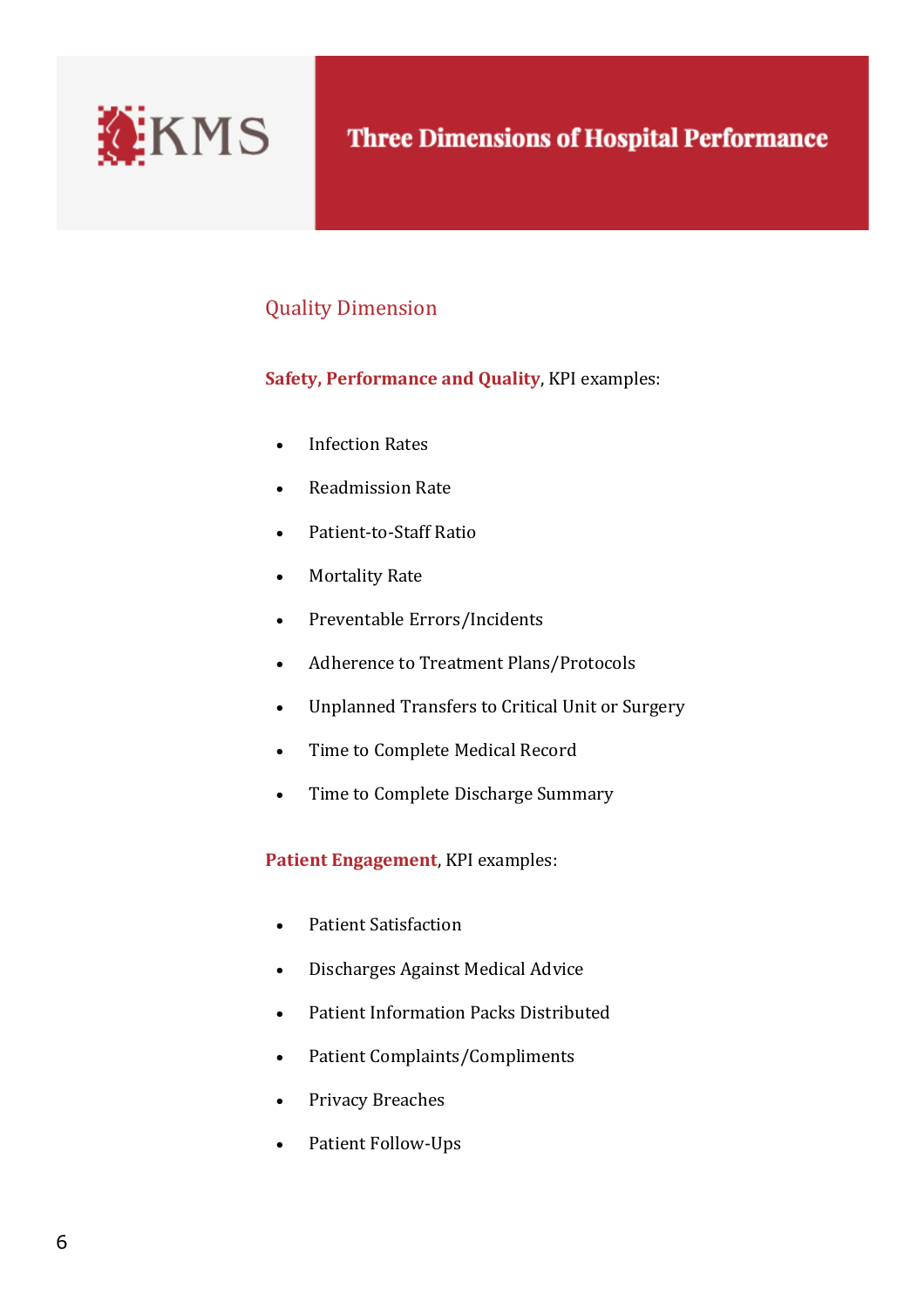

## Access Dimension

### **Patient Access and Flow**, KPI examples:

- Bed Turnaround Time
- Average Length of Stay
- Patient Wait Time (Inpatient, Outpatient, ED)
- Cancelled/Rescheduled/Missed Appointments
- Admission Rate
- Discharge Planning Time
- Patient Transport Delays
- Operating Theatre Turnaround Time
- Care Coordination
- Lab Test Wait Time
- Internal/Referral Wait Time
- ED Admission to Discharge Time
- Inbound Referrals (Referred/Accepted)
- Outbound Referrals/Transfers
- Operating Theatre Cases (Booked/Performed/Rescheduled/Delayed/ Cancelled)

#### **Facility and Equipment**, KPI examples:

- Equipment Utilisation Rate
- Bed Utilisation Rate
- Room Utilisation Rate (Inpatient, Speciality Wards, Operating Theatre, Outpatient)
- Telehealth Utilisation
- Total Diagnostic Tests Performed (Pathology/Radiology)
- Total Prescriptions Dispensed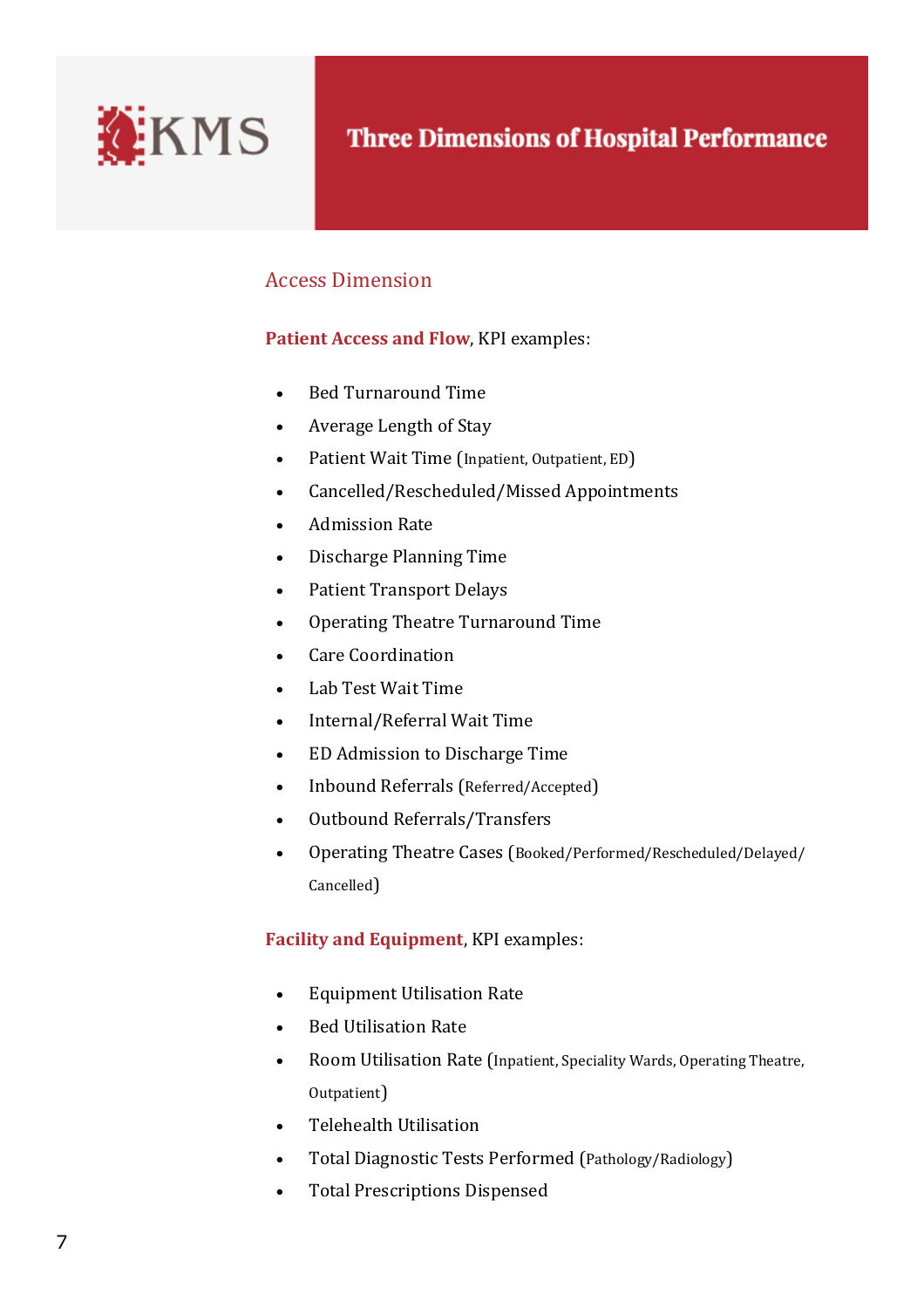

These **Staff KPIs** relate specifically to a Electronic Medical Record (EMR) Additional KPIs can be pulled from the HR System. KPIs from an EMR relate to the utilisation/ mix of staff used for direct patient care.

That's information that does not exist in the HR System. All things being equal, you want to match staff qualifications, experience and skills to the clinical task being performed (e.g., the chief surgeon does not need to do all bedside consults, a junior nurse can take and record observations in an electronic health management system).

#### Examples:

- Surgical Consultations Performed By
- Medical Consultations Performed By
- Nursing Consultations Performed By
- Pharmacy Consultations Performed By
- Allied Health Consultations Performed By
- Surgical Attendance (Surgeon, Assistants, Anaesthetists)